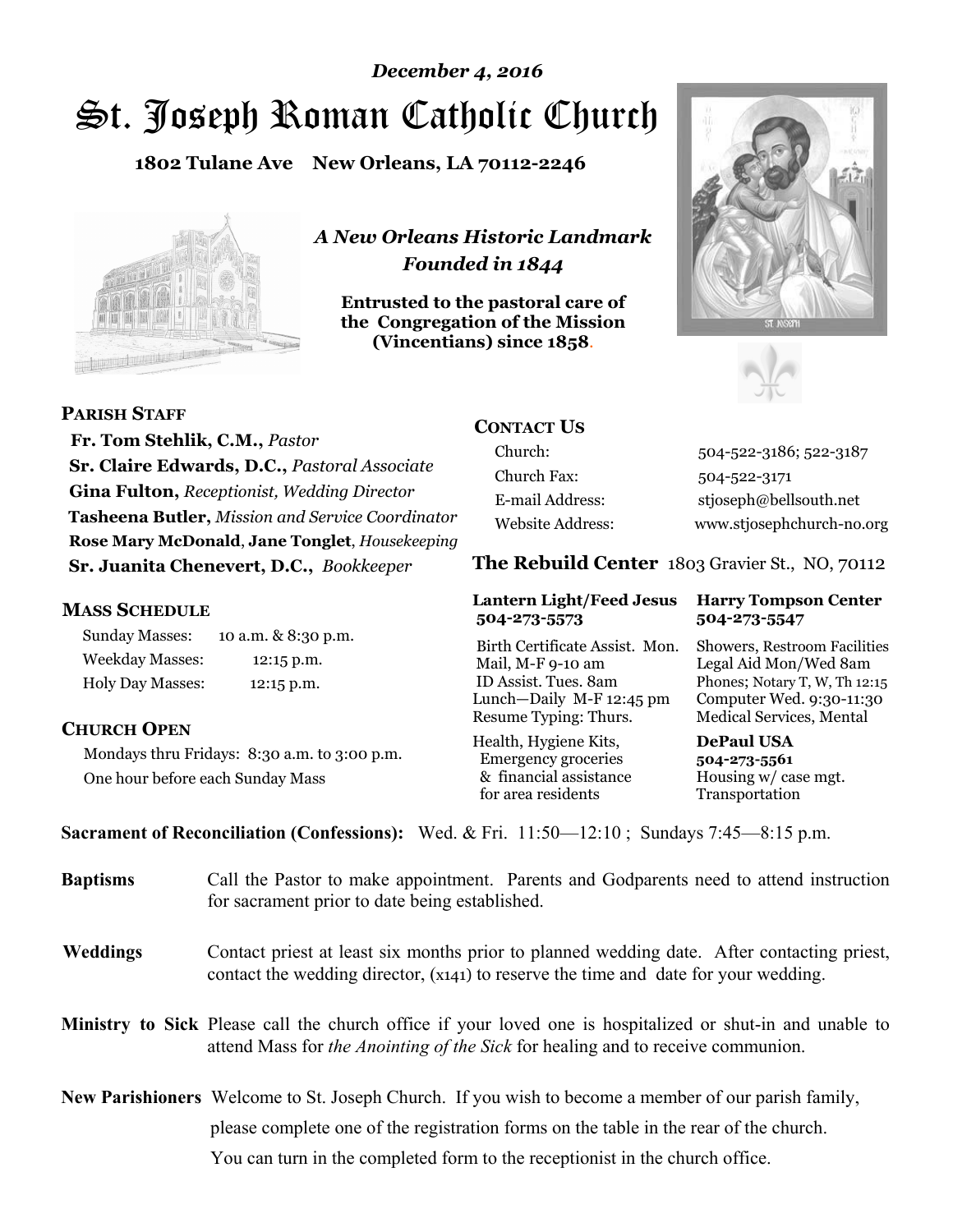# **Second Sunday of ADVENT** December 4, 2016



### **10:00 am** *St. Joseph Parishioners and Benefactors*

 **8:30 pm Bell Sisers (+); Lucille Digby (+); Michael Pham (+); Myrtle Weaver (+); Anthony D'Alfonso, Aubry Ganus** 

| Monday, December 5, 2016—                                        | <b>READINGS FOR THE WEEK</b>                                   |
|------------------------------------------------------------------|----------------------------------------------------------------|
| 12:15 p.m. Karen Ehrhardt (+); Souls in Purgatory                | Sunday, Dec. 4 <b>One in Faith #957</b>                        |
| Tuesday, December 6, 2016—St. Nicholas                           | Monday.: Is 35:1-10; Ps 85:9-14; Lk 5:17-26                    |
| $12:15$ p.m. Scott Durr                                          | Tues.: Is 40:1-11; Ps 96:1-13; Mt 18:12-14                     |
| Wednesday, December 7, 2016—St. Ambrose                          | Wed.: Is 40:25-31; Ps 103:1-10; Mt 11:28-30                    |
| $12:15$ p.m. Karen Ehrhardt $(+)$                                | Thurs.: Gn 3:9-20; Ps 98; Eph 1:3-12; Lk 1:26-38               |
| Thursday, December 8, 2016— Immaculate Conception                | Friday: Is 48:17-19; Ps 1:1-6; Mt 11:16-19                     |
| 12:15 pm Parishoners Living and Deceased                         | Sat.: Sir 48:1-4, 9-11; Ps 80:2-19; Mt 17:9-13                 |
| Friday, December 9, 2016—St. Juan Diego<br>12:15 pm Giselle Ford | Sunday: Is 35:1-6a, 10; Ps 146:6-10;<br>Jas 5:7-10; Mt 11:2-11 |

### **YOUR PRAYERS ARE ASKED FOR THE FOLLOWING PARISHIONERS AND THEIR FAMILY MEMBERS, WHO ARE IN NEED OF HEALING:**

Willie Arnaudville, Stephan Borne, Susan Bassett Bowes, Raymond Berthelot, Anthony Blaise, Clarke Bordelon, Lawrence & Mamie Brown, John Caron, Baby Arlyn Cronk-Gebbia, Sylvia Daily-Powell, Lynda DeMaria, Ben Eble III, Terry Eggleston, Linda Elwood, Heather Faircloth, Frances Fiegler, LaDonna Finch, Fr. Lou Franz, CM, Mark Elserloh, Warren Fraught, Sarah Hollier-Watkins, Shelia Jones, Bennett Joseph , Jr. , Tory Kelly, Landy Lanza, Gertie Mayeux, Allen Maldonado, Sara Marino, Priscilla Martin, Karen McCoy, Mike Mullin, Donna Moore, Regina Pichoff, Mark Raymond, Tina Roderfeld, Pippy Sanders, Mel & Gaspar Schiro, Charlie & Joanne Slocum, Jane Tonglet, Isaac Thomas, George Tripkovich, Marion Vaughn, Juanita Ware, Darrell Walker, Fr. George Weber, CM, Warren Webster, Lynn Williams, and Mary Willis.

# **SANCTUARY CANDLE AND MASS INTENTIONS**

The Sanctuary Candle is burning this week to pray for the eternal rest of **Charles Poche.** If you would like to reserve a date to burn the Candle in memory of someone or for a special intention, please call the church office (522-3186). The Sanctuary Candle offering is \$15 for two weeks. The offering for Mass intentions is \$5.00 per Mass.

# **ADVENT The Four Sundays of Hope-filled Preparation**

 Did St. Francis of Assisi invent the Christmas crib? Not exactly, but his devotion to the Incarnation and his love for the poverty of the Christ Child certainly popularized this beloved custom. Long before Francis, it was a custom at the Basilica of St. Mary Major in Rome to enshrine a rich image of Mary, gilded and bejewelled, embracing the child Jesus. This church was founded as a kind of home for the feast of Christmas in the fourth century.

 In 1223, Francis was ready to celebrate this feast in a new way. In the tiny city of Greccio, he asked friends to prepare a place where they could experience the poverty and suffering embraced by Christ in his birth. It was a living scene: an ox from the barn, an ass from the stable, and peasants standing in for shepherds and kings.

 The night of the celebration was beautiful, the weather was warm, and people came in crowds, bearing candles and singing hymns that echoed through the forest. Francis himself chanted the Gospel and preached. The custom spread quickly, and by the sixteenth century cribs were seasonal features not only in church, but in the home.

# **WORDS OF OUR LADY OF GUADALUPE TO JUAN DIEGO**

 "Let not your heart be disturbed. Do not fear that sickness, nor any other sickness or anguish. Am I not here, who is your Mother? Are you not under my protection? Am I not your health? Are you not happily within my fold? What else do you wish? Do not grieve nor be disturbed by anything."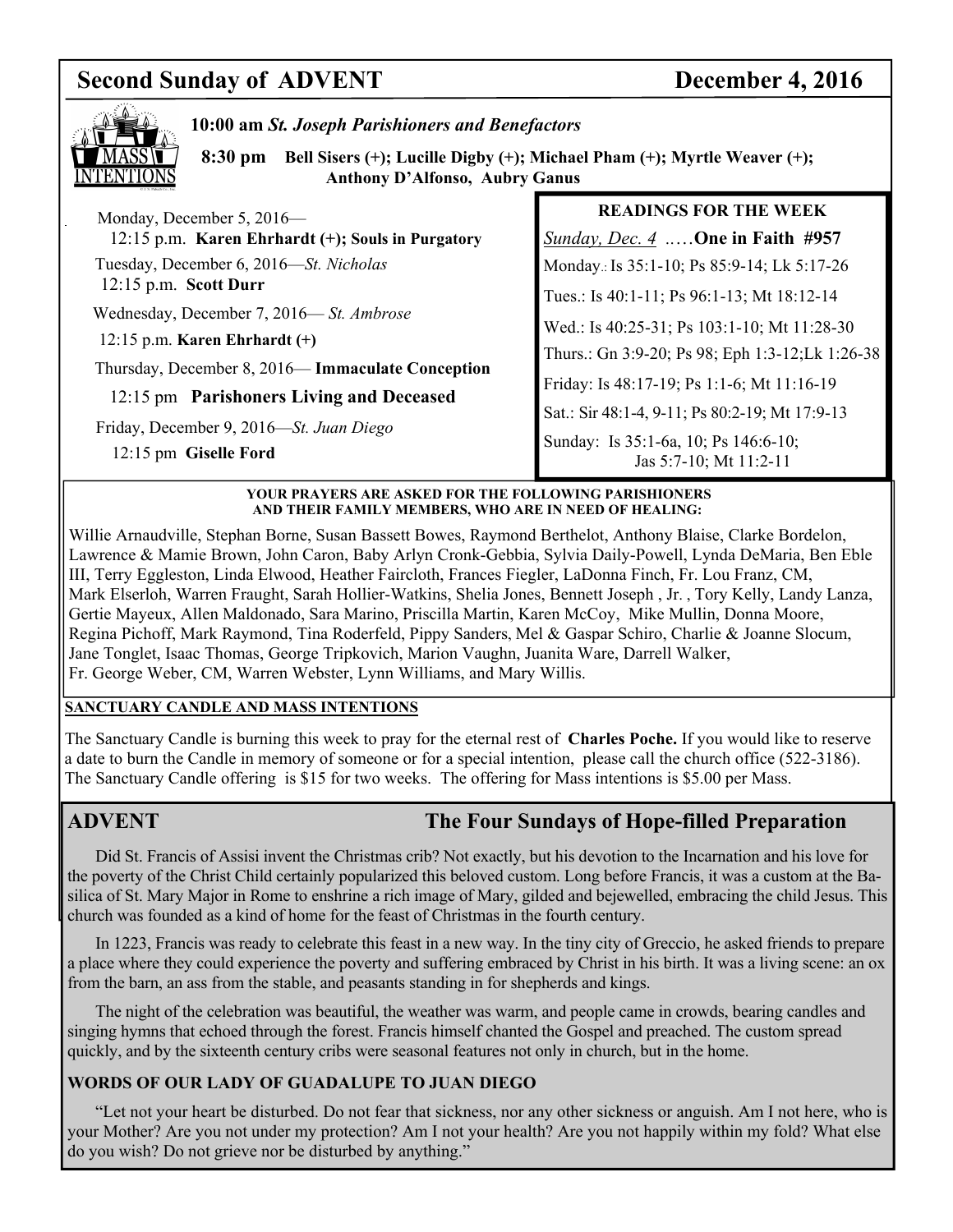# **A voice of one crying out, Prepare the way of the Lord. Mt. 3:3**

*PARISH CALENDAR*  Dec.7 **Wednesday** *Ecumenical Prayer Service Memorial* (5:30 pm) Dec. 22 **Thursday** *Christmas Decorating in Church (5 pm)*  Dec. 24 **Saturday** Midnight Mass; Dec. 25 **Sunday** 10:00 am

**TREASURE & STEWARDSHIP**

 **Sunday, November 27, 2016……....\$ 4,211.00** 

*Thank you for your generosity* 

**Angel Tree for Christmas** If you would like to sponsor someone for Christmas, stop by the Angel tree in the vestibule. Each ornament has two parts. Fill out one and deposit it in the donation box by the tree. Take the other with you as a reminder for your shopping. You may want to take a cell phone photo to have it handy when you are out doing your holiday shopping. God bless you!

**Pray for Those who are preparing to enter the Church:** Please keep in your prayers the members of the Catechumenate: Jeff , Kelsey, Jennifer, Gregory, Neomi, Cathleen, Terry, Joshua; and also Jorge and Will who continue their study and discernment.



# **Pope Francis'** *December* **Intentions**

**Universal:** That the scandal of child-soldiers may be eliminated the world over.

**Evangelization:** That the peoples of Europe may rediscover the beauty, goodness, and truth of the Gospel which gives joy and hope to life.

# **Children's Liturgy of the Word**

December 11, Sunday

# **TODAY'S READINGS**

**First Reading** — He shall bring justice for the afflicted; the earth shall overflow with the knowledge of the LORD (Isaiah 11:1-10). **Psalm** — Justice shall flourish in his time, and fullness of peace for ever (Psalm 72).

**Second Reading** — Glorify God by living in harmony with one another, welcoming each other as Christ welcomed you (Romans 15:4-9).

**Gospel** — Produce good fruit worthy of your baptism; repent, for the reign of God is near (Matthew 3:1-12).

# **PREPARE THE WAY**

John the Baptist appears on the scene today as Advent enters its second week. The mysterious consumer of locusts and wild honey, John echoes the words of the prophet Isaiah as he calls for repentance in the face of the nearness of the kingdom of heaven. The rhythms of the Christian life are often confounding. Each year we meet the Baptist and hear his calls for repentance.

 Each year we see him pointing to the one who is coming after him, the Lord Jesus. Yet each year the words and actions of John the Baptist echo anew in our hearts, because we have fallen into old sinful traps again and again.

 Advent gives us the opportunity once again to turn away from our sinful ways and embrace the gospel way of life. John the Baptist invites us to prepare the way for the Lord, in whom we place our hope.

### **CHARTER FOR THE PROTECTION OF CHILDREN AND YOUNG PEOPLE**

In response to the Charter for the Protection of Children and Young People from the United States Conference of Catholic Bishops, the Archdiocese of New Orleans continues to make the Hot Line available for anyone who has been hurt or sexually abused by anyone who works for the Church. The Hot Line continues to be available; the number is (504) 522-5019. In continuing our commitment to support and to heal, we invite and encourage individuals who have been hurt or sexually abused recently or in the past by clergy, religious or other employees of the Archdiocese to call our Hot Line. The Hot Line is available 24 hours a day and your message will be received confidentially by a trained mental health professional. In addition, anyone can make a direct call during regular business hours to the Vic-